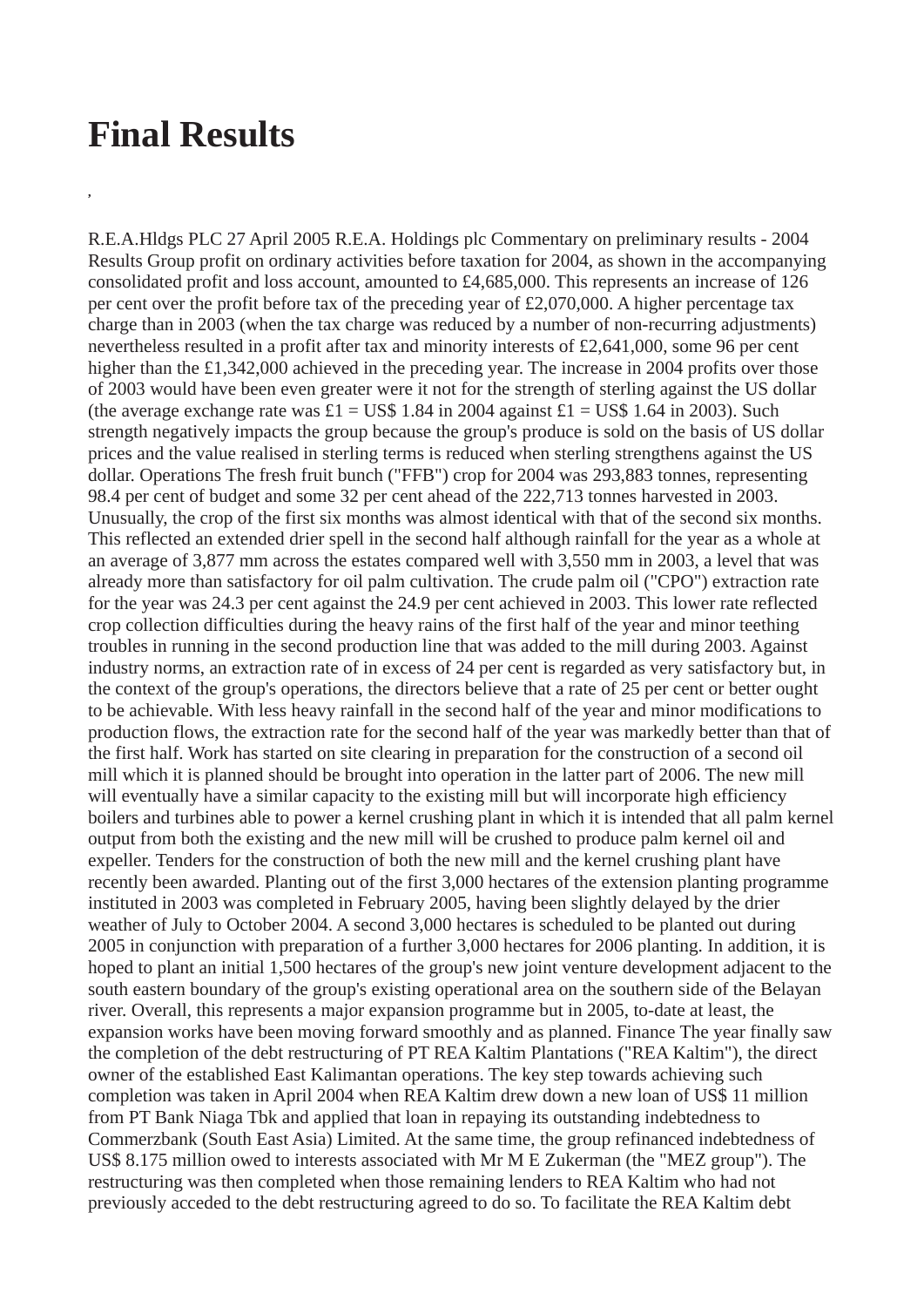restructuring, the group purchased at a discount certain loan balances owed by REA Kaltim thereby reducing the group's overall indebtedness. The group's financial position has been further strengthened both by reinvestment of retained profits and by the issue by the company during 2004 of some 2.8 million new 9 per cent cumulative preference shares. Of these, approximately one million shares were issued pursuant to a scheme to eliminate arrears of dividend on the then outstanding issued preference shares and the balance were issued for cash. A proportion of the resultant cash proceeds was applied in the repurchase of £250,000 nominal of the company's outstanding 4 per cent convertible loan stock 2012. The outstanding stock was further reduced by the conversion during the year into ordinary shares of some £700,000 of the stock. With the completion of the REA Kaltim debt rescheduling and the elimination of dividend arrears on the preference shares, the group is now current on all obligations. However, implementation of the group's planned planting programme (as referred to above) will require substantial investment. This could place a strain on the group's cash resources if, as could happen, CPO prices fall and the group remains obliged to make substantial further reductions in its existing indebtedness before the cash flow from the extension planting programme materialises. Accordingly, the group is currently seeking to negotiate new debt financing which would replace a substantial proportion of its existing indebtedness, provide additional liquidity and establish greater contingency margins in projected future cash flows. Litigation 2004 saw some escalation in the dispute between the group and the MEZ group with the receipt of a letter threatening to add new proceedings in Jersey to the legal proceedings in New York that were instituted by the MEZ group in 2001. Notwithstanding recent repetition of this threat, it is now expected that there will be a mediated discussion of the disputed issues in the second half of 2005. The directors retain their previously expressed view that the actual and threatened legal proceedings against the group by the MEZ group have no genuine merit but the directors accept that it would be in the best interests of the company if the position of the MEZ group in relation to its contingent entitlement to further interest from REA Kaltim (amounting to some US\$ 3 million at 31 December 2004) and its 12 per cent minority shareholding in Makassar Investments Limited was resolved. The directors are unable to judge whether, absent judicial determination of the MEZ group's claims against the group and the group's potential counterclaims, a resolution is possible but a mediated discussion of the disputed issues may at least offer a forum for exploring resolution. Dividends The fixed semi-annual dividends on the 9 per cent cumulative preference shares that fell due on 30 June and 31 December 2004 were duly paid and, as already noted, all arrears of dividend on the preference shares were eliminated during 2004 by a scheme involving the issue of further preference shares. Absent an unforeseen material adverse change in the group's circumstances, the directors intend that all future semi-annual dividends on the preference shares should be paid as these arise. The arrears of preference dividends having been eliminated, there is now no legal impediment to the payment of ordinary dividends. However, the group continues to face significant potential demands on cash both for its planned planting programme and for scheduled debt repayments (although a successful conclusion to the current negotiations for new debt financing would spread the cash requirements for the latter). In addition, with the present possibility that there may be mediated discussions with the MEZ group and that those discussions could result in a settlement of the disputes with the MEZ group, the directors must have regard to the funding obligations to which any such settlement would give rise. Against this background, the directors have concluded that they cannot recommend payment of an ordinary dividend in respect of 2004 and that, until such time as there is greater certainty as to the group's future cash flows, it would be imprudent to give any indication as to when the payment of ordinary dividends might be resumed. The directors remain committed to the restoration of ordinary dividends as soon as the directors become confident that the group's cash flow can support such dividends. Prospects Although the drier period experienced during the second half of 2004 could have caused some moisture stress, the directors are hopeful that the good rainfall received over 2004 as a whole will mean that the East Kalimantan operations will yield normally during 2005. On that basis, the FFB crop for 2005 has been budgeted at 331,000 tonnes although disruption to operations caused by severe flooding from the Belayan and Mahakam rivers following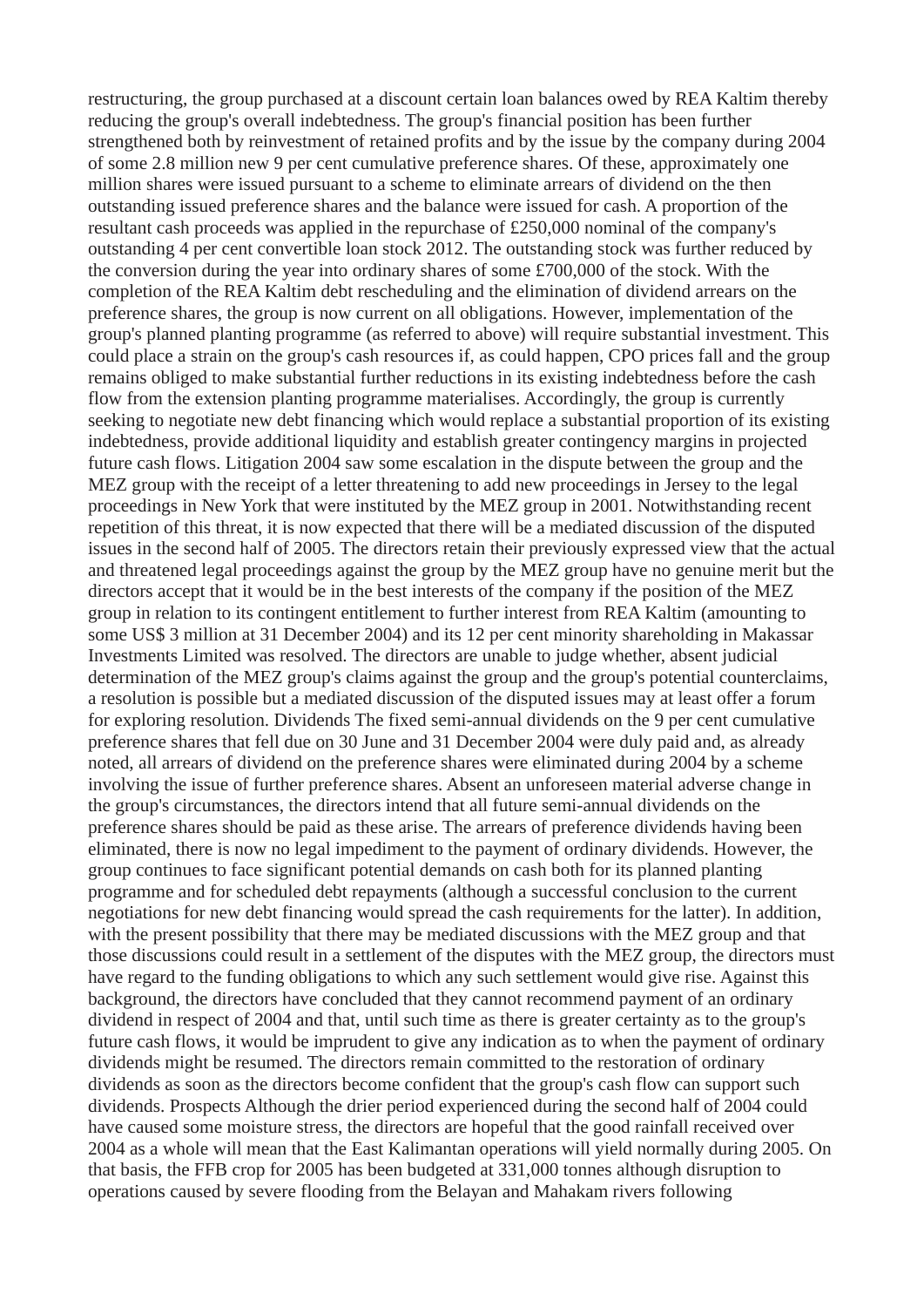exceptionally heavy rainfall during April 2005 could mean that this target may prove a little ambitious. The CPO market presents a slightly uncertain picture with good current offtake being tempered by the uncertainties of a significant overhang of uncrushed soybean resulting from the record soybean crops harvested in the United States and Brazil in the past year. Against this, increasing production of biodiesel is resulting in significantly greater industrial usage of vegetable oils. CPO prices at the start of 2005 fell below US\$ 400 per tonne CIF Rotterdam but have since recovered back to the US\$ 420 to US\$ 440 range. Higher world freight rates have in the past twelve months increased the differential between CIF and FOB values but CPO prices of over US\$ 400 per tonne CIF still provide the group with more than acceptable margins. Accordingly, the directors expect that 2005 will prove another good year. Looking beyond 2005, it must be recognised that the group is dependent upon a single commodity and that commodity markets are inherently cyclical. Accordingly, fluctuations must be expected in the group's results and there is little that the group can do to mitigate such fluctuations. What the group can do, and is doing, is expand its planted hectarage and, through that expansion, progressively increase its productive capacity. Whilst such progressive increase cannot be guaranteed to offset the negative effects of price reductions during a cyclical downturn, the directors believe that, viewing the returns of the group over each commodity cycle as a whole, the present development programme offers the prospect of increasing returns for many years to come. CONSOLIDATED PROFIT AND LOSS ACCOUNT FOR THE YEAR ENDED 31 DECEMBER 2004 Unaudited 2004 2003 £000 £000 Turnover 16,052 13,781 Cost of sales (7,530) (7,469) ------ ------ Gross profit 8,522 6,312 Administrative expenses (2,359) (2,236) ------ ------ Group operating profit 6,163 4,076 Disposal of fixed assets and investments - continuing 7 24 Disposal of fixed assets and investments - discontinued - (281) Interest receivable and similar income 157 165 Interest payable and similar charges (1,642) (1,914) ------ ------ Profit on ordinary activities before taxation 4,685 2,070 Tax on ordinary activities (1,320) (345) ------ ------ Profit on ordinary activities after taxation 3,365 1,725 Minority interests - equity (528) (203) Minority interests - non-equity  $(196)$   $(180)$  ------ ------ Profit for the financial year  $2,641$   $1,342$  Non-equity dividends (639) (513) ------ ------ Retained profit for the year 2,002 829 ------ ------ Earnings per share - basic 10.1p 5.1p Earnings per share - fully diluted 7.6p 3.7p All operations in both years are continuing except where stated. CONSOLIDATED BALANCE SHEET 31 DECEMBER 2004 Unaudited 2004 2003 £000 £000 Fixed assets Tangible fixed assets 52,174 50,238 ------ ------ Current assets Stocks 1,248 1,346 Debtors 3,307 3,710 Investments 1,067 - Cash 1,061 6,790 ------ ------ 6,683 11,846 Creditors falling due within one year (6,631) (15,244) ------ ------ Net current assets/(liabilities) 52 (3,398) ------ ------ Total assets less current liabilities 52,226 46,840 ------ ----Creditors: falling due after more than one year Convertible debt (2,837) (3,463) Other creditors (13,402) (15,312) Provision for liabilities and charges (deferred tax) (2,107) (288) ------ ------ Net assets 33,880 27,777 ------ ------ Capital and reserves Called up share capital 13,533 10,376 Share premium account 3,858 4,665 Capital redemption reserve 3,240 3,240 Warrants 1,164 1,212 Revaluation reserve 852 (384) Other reserve - 1,027 Profit and loss account 6,362 3,333 ------ -Shareholders' funds 29,009 23,469 Equity minority interests 2,721 2,002 Non-equity minority interests 2,150 2,306 ------ ------ Total capital employed 33,880 27,777 ------ ------ Shareholders' funds may be analysed as follows: Equity interests 20,506 16,737 Non-equity interests 8,503 6,732 ------ ------ 29,009 23,469 ------ ------ CONSOLIDATED STATEMENT OF RECOGNISED GAINS AND LOSSES FOR THE YEAR ENDED 31 DECEMBER 2004 Unaudited 2004 2003 £000 £000 Profit for the financial year 2,641 1,342 Currency translation adjustments (1,688) (2,175) Revaluation adjustments 2,924 2,325 ----- ----- 3,877 1,492 ----- ----- CONSOLIDATED CASH FLOW STATEMENT FOR THE YEAR ENDED 31 DECEMBER 2004 Unaudited 2004 2003 £000 £000 Net cash flow from operating activities 5,694 7,259 ----- ----- Returns on investments and servicing of finance Interest received 54 165 Interest paid (800) (1,914) Preference dividends paid (639) (257) ----- ----- (1,385) (2,006) Taxation (118) (11) Capital expenditure and financial investment Purchase of tangible fixed assets (3,420) (4,675) Purchase on investments (1,067) - Sale of tangible fixed assets 15 40 Sale of investments - 597 ----- ----- (4,472) (4,038) Equity dividends paid - - Cash (outflow)/inflow before management of liquid resources and financing (281) 1,204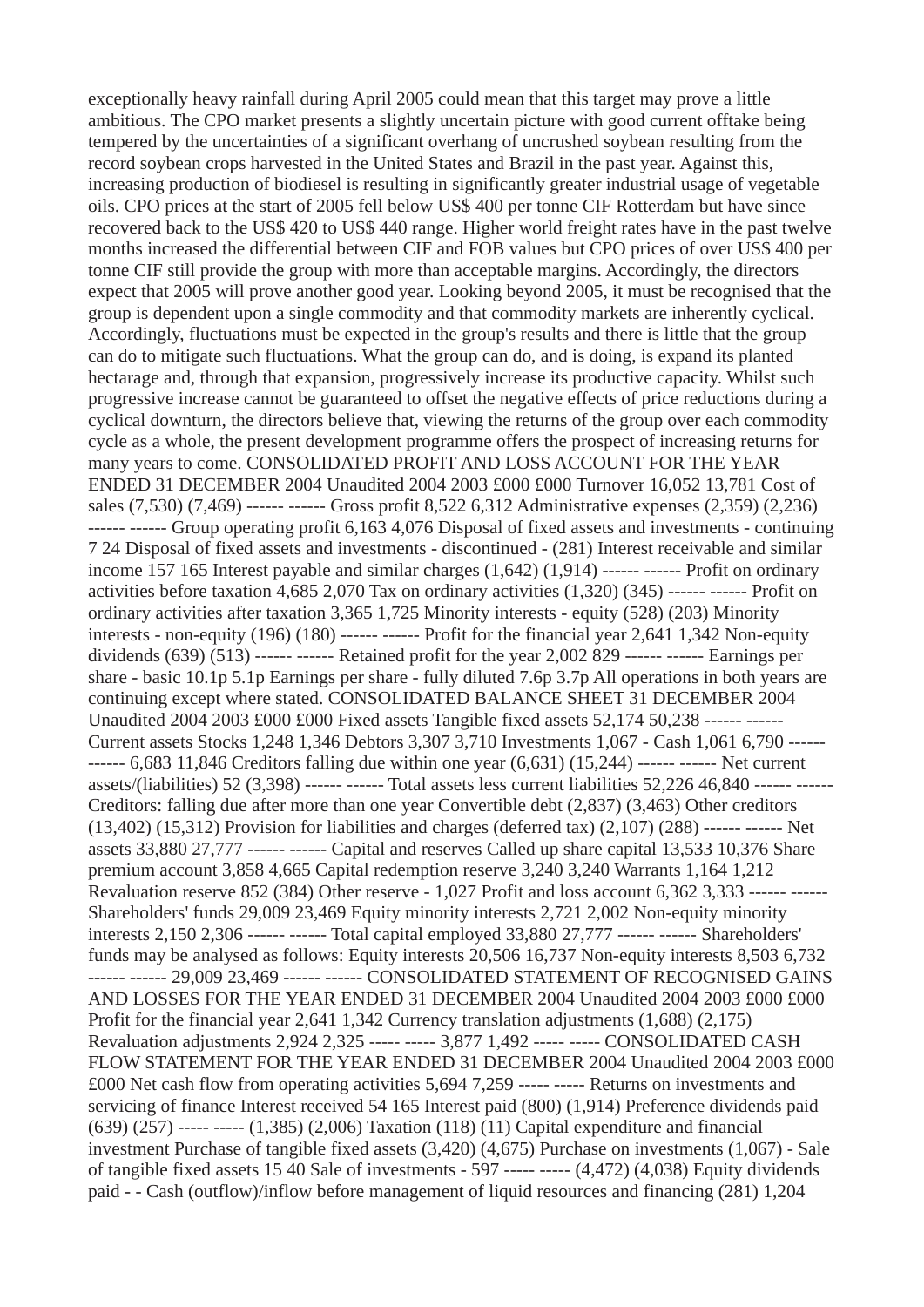Management of liquid resources 5,908 (4,226) Financing Issue of ordinary share capital and expenses 47 4,901 Issue of preference share capital and expenses 1,600 - Net increase/(repayment) of debt over one year 520 (2,619) Net (repayment) of debt up to one year (6,974) - Finance lease repayments (411) (244) ----- ----- (5,218) 2,038 Increase/(decrease) in cash in the year 409 (984) NOTES TO PRELIMINARY RESULTS Basis of preparation The financial statements have been prepared in accordance with accounting standards applicable in the United Kingdom. The principal accounting policies have been applied consistently. Segment information In the tables below, the group's turnover, net assets and profit before taxation are analysed by geographical area. No analysis of these items is provided by business class as the group only operates within the agricultural sector with any other income being incidental to that activity. Net assets are allocated to the area in which the activity related to the assets is located. Unaudited 2004 2003 £'m £'m Turnover by geographical origin: United Kingdom 0.1 0.2 Indonesia 16.0 13.6 ---- ---- 16.1 13.8 ---- ---- Turnover by geographical destination: United Kingdom 0.1 0.2 Indonesia 11.4 10.4 Other Asia 4.6 3.2 ---- ---- 16.1 13.8 ---- ---- Net assets by geographical origin: United Kingdom (2.3) (2.5) Indonesia 36.2 30.3 ---- ---- 33.9 27.8 ---- ---- Unaudited 2004 2003 £000 £000 Profit by geographical origin: United Kingdom (1,423) 956 Indonesia 6,101 1,371 ----- ----- 4,678 2,327 Disposal of assets and investments 7 (257) ----- ----- 4,685 2,070 ----- ----- Interest payable and similar charges: Interest payable on bank loans and overdrafts 1,134 1,833 Interest payable on other loans 375 1,209 ----- ----- 1,509 3,042 Interest capitalised (606) (1,128) ----- ----- 903 1,914 Realised loss on repayment of long term intra-group foreign currency loans 739 - ----- ----- 1,642 1,914 ----- ----- Unaudited 2004 2003 £000 £000 Taxation: UK corporation tax charge - - Relief for overseas tax - - ----- ----- - - Overseas tax 118 57 Adjustments in respect of prior periods - - ----- ----- Total current tax 118 57 Deferred tax 1,202 288 ----- ----- Tax charge on profit on ordinary activities 1,320 345 ----- ----- Contingent liability In November 2001, Bodley Investment Company, M.E. Zukerman & Co. Incorporated and M.E. Zukerman Investment Limited ("the plaintiffs"), being entities associated with Mr M. E. Zukerman, commenced an action in New York against the company and two of its directors personally ("the defendants") asserting claims for fraud, fraudulent inducement, breach of contract, promissory estoppel and tortious interference in relation to a purported oral agreement between the company and the plaintiffs to cause Makassar Investments Limited ("Makassar") and / or PT REA Kaltim Plantations ("REA Kaltim") to pay a return of 30 per cent per annum on monies totalling US\$ 13.65 million originally lent to REA Kaltim by, or with the support of, the plaintiffs (which monies, plus current interest, were repaid in 2004). The company entered into no such agreement as is alleged by the plaintiffs. Accordingly, the directors consider that the claims are without merit. On the basis of legal advice received, the defendants filed a motion to have the claims dismissed in their entirety. A New York magistrate judge (to whom the motion for dismissal was referred) recommended, in September 2002, that, save for one minor component of one claim for fraud, all claims for fraud, fraudulent inducement and tortious interference should be dismissed but that the remaining claims, which are all contract related, should proceed against the company (on the grounds that such claims could not be dismissed without investigation of the factual background which is not possible on a motion for dismissal). The plaintiffs have objected to the magistrate's recommendations as respects most of the claims recommended for dismissal and the defendants have objected as respects the magistrate's recommendation to retain the minor component of one claim for fraud. A final ruling on these matters is still awaited. In addition, in June 2004, solicitors acting for Bodley Investment Company and The Zukerman Family Trust (another entity associated with Mr M.E. Zukerman) in their capacity as shareholders in Makassar ("the dissident shareholders") wrote to the company and Makassar Participation plc ("MP"), claiming that the affairs of Makassar had been conducted in a manner which was unfairly prejudicial to the dissident shareholders' interests and threatening that, absent satisfactory proposals to resolve the matter, the dissident shareholders would commence proceedings in Jersey for, amongst other things, orders that the boards of Makassar and REA Kaltim be reconstituted to include equal representation of the dissident shareholders, that substantially all of the Makassar shares acquired by MP in 2002 be redeemed or disenfranchised, that the 2002 and